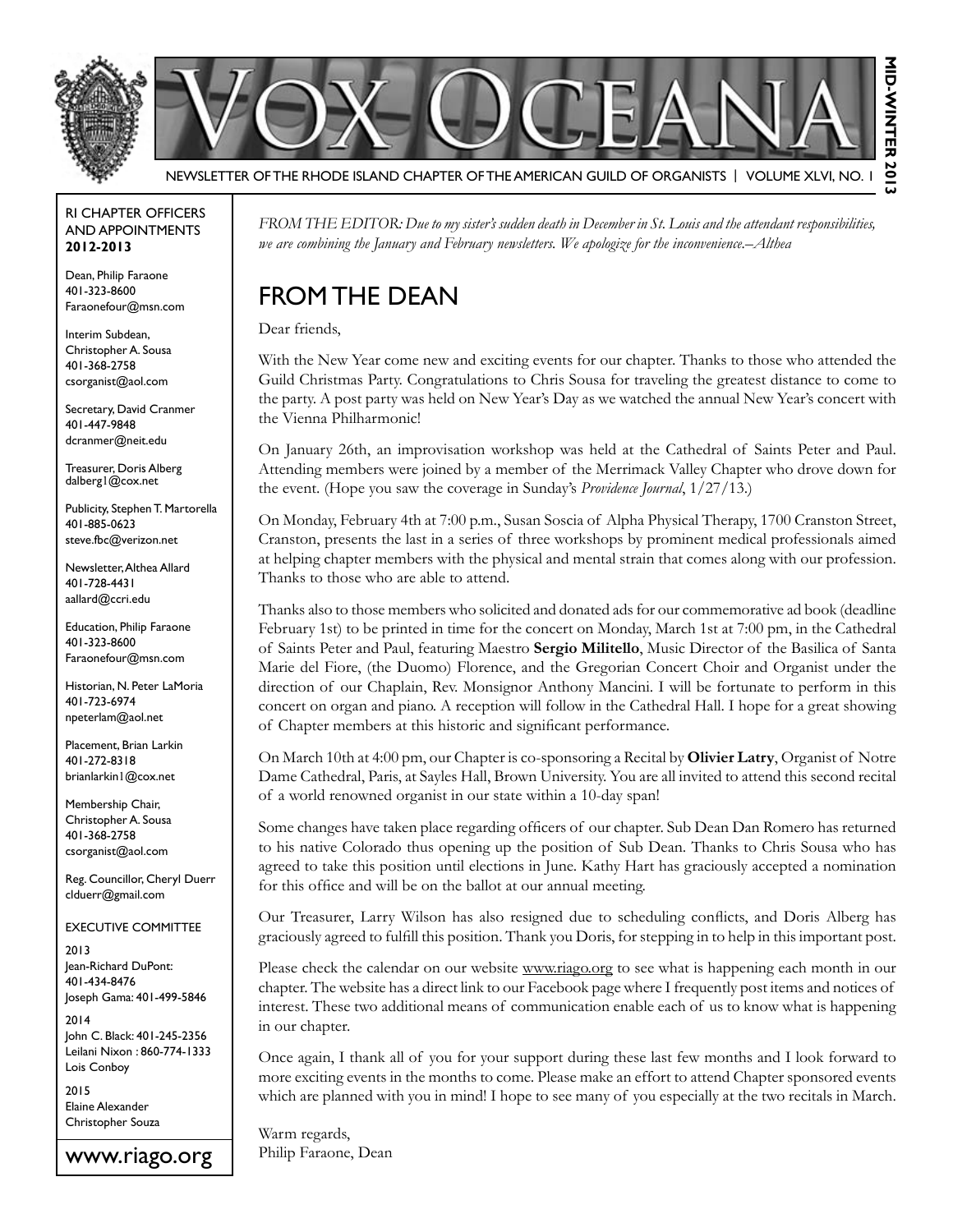### **EVENTS**

**Monday, February 4, 7:00 pm: Susan Soscia, PT** presents the last in a series of three workshops aimed at helping chapter members with the physical and mental strain that comes along with our profession. Alpha Physical Therapy, 1700 Cranston Street, Cranston.

**Sunday, February 10, 4:00 pm: The Choir of Trinity Church** will sing Evensong to celebrate the end of the Epiphany season. This reflective service of prayers and music will feature choral works of Sumsion, Byrd, Paulus and Noble. Trinity Episcopal Church, One Queen Anne Square, Newport, RI. For more information: www.trinitynewport.org

**Friday, March 1, 7:00 pm:** RIAGO presents Maestro **Sergio Militello**, Organist, Basilica di Santa Maria del Fiore, Florence, in concert with the **Gregorian Concert Choir**  at the Cathedral of Saints Peter and Paul, Providence. Free admission; reception to follow. (See back page)

**Sunday March 10, 4:00 pm:** Brown University presents **Olivier Latry**, Organist Titulaire of Notre-Dame Cathedral,Paris, and Professor of Music at the Paris Conservatory. Sayles Hall, Brown University; free. 863-2344. **This event is co-sponsored by RIAGO.**



### Member Matters

Corrections to the Directory:

**Chiduzie Madubata, MD,** writes to clarify that he is a substitute organist, a member of St. Stephen's Church, and not organist at the church. He regrets the possible confusion.

**Jackie Gourd** is working as a substitute organist (not retired).

Geoffrey Greene has new e-mail address: geoffgreeneprovy@ gmail.com

**Lois Conboy** fell and broke her hip the last weekend of January. She is at Miriam Hospital and would surely appreciate a card there or at home.

## New DMA program

The University of Notre Dame is launching a new Doctor of Musical Arts (DMA) program with majors in organ and choral conducting, beginning in Fall 2013; applications will be received until February 1, 2013, with auditions in March. For contact info: http://al.nd.edu/news/36307-notre-damelaunches-new-doctor-of-musical-arts-program/ For short videos featuring the studio teachers: see the blog: http://blogs.nd.edu/sacredmusicnd/ the Youtube channel: www.youtube.com/sacredmusicnd the Facebook page: www.facebook.com/sacredmusicND

## A Musician's Response to Tragedy

Composer David Haas writes in *Stanza*, the journal of the Hymn Society of his concern for pastoral musicians who must minister and lead the sung prayer for funerals, especially in painful or crisis situations. In Newtown, both the shooter and his mother were members of St. Rose of Lima Catholic parish. Aware of the difficult time those parish ministers must be having, David says, "I have been thinking, what can we as pastoral musicians (and fellow pilgrims) do in a practical way? So I have found the address of the parish, and the names of two of the music directors there....I would like to invite you... to consider writing them a card or a note (not an e-mail, but an actual card or note, that they can hold in their hands), to share our support, our prayers…in solidarity with those who are entrusted with the ministry of sung prayer during these most difficult times."

Here is the address and contact information: Joe Jacovino and Brian Kirmil, Directors of Music, St. Rose of Lima Church, 46 Church Hill Road, Newtown, CT 06470-1648. This parish and other worshiping communities in Newtown will need a long time to heal, so don't think that your notes would come too late to be helpful. –*Stephen T. Martorella*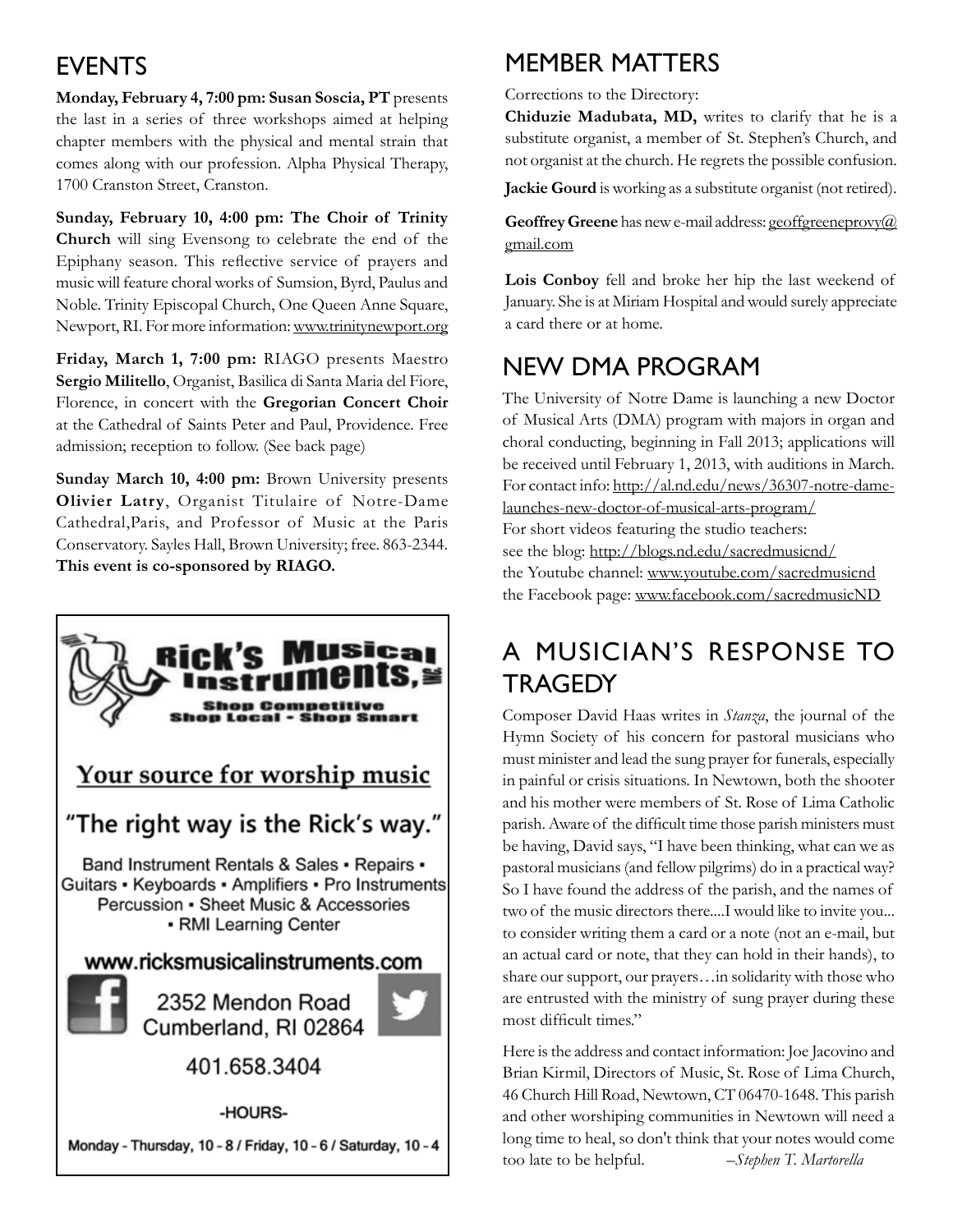### PLACEMENT LISTING

| Contact Brian Larkin (272-8318) for more details or changes.                                                                                         |       |
|------------------------------------------------------------------------------------------------------------------------------------------------------|-------|
| Greenville Baptist (American Baptist)<br>Putnam Pike, Greenville, RI<br>Joann Brown: 401-949-1134; 401-349-4423 e                                    | 8/12  |
| Organist only 10-13 K Moeller 6 rks about 40 yrs old                                                                                                 |       |
| St. Andrew's-by-the-Sea (Episcopal)<br>The Commons, PO# 491, Little Compton, RI 02837<br>Rev Peter Tierney: 401-635-2452<br>O/ChM<br>c20K<br>Allen   | 9/12  |
| St Paul's Episcopal<br>Park Place, Pawtucket, RI 02860<br>Fr. William Locke: 401-728-4300; 401-728-1148<br>O/ChM 26-36K 35 rks/ Austin Opus2700      | 10/12 |
| First Baptist - Pawtucket (American Baptist)<br>91 cottage St, Pawtucket, RI<br>Catherine Grant 401-725-7225 9<br>O/ChM<br>\$7200 Wicks 1960 3 man.  | 10/12 |
| First Presbyterian<br>Everett St, Newport, RI<br>Contact Brian Larkin for details: 401-272-8318<br>O/ChM 1975 Casavant 3 M pipe/digital              | 11/12 |
| <b>UCC</b> Middletown<br>524 Valley Rd, Middletown, RI<br>Merri Lade: 401-849-5444<br>O/Pianist 10-12 K Allen 20 years old                           | 12/12 |
| St Anthony (RC)<br>2836 East Main Rd, Portsmouth, RI<br>Rev. Daniel Gray: 203-683-0089<br>O/ChM Negotiable 1979 Rodgers 2 man.                       | 1/13  |
| St Peter's by the Sea<br>72 Central St, Narragansett, RI<br>The Rev. R. Casey Shobe: 401-783-4623<br>Interim O/Piano \$200 Hook & Hastings 1879/1999 | 1/13  |

#### **SUBMISSIONS**

DEADLINE: 20th of each month. SUBMISSIONS: Send Word or Text files to aallard@ccri.edu or to Althea Allard, 166 Suffolk Ave., Pawtucket, RI 02861. ADVERTISING: Word doc, PDF (print ready), JPG (high resolution), TIFF, or EPS. All files should be grayscale at 300 dpi resolution. Email to camacphee@gmail.com.

#### Advertising Rates

1/4-page ad (3.5"W x 5"H): \$18 -or- 1/8-page ad (3.5"W x 2.5"H): \$10 Flyers you provide (for RIAGO members): \$10 Make checks out to RIAGO and mail to Althea Allard by the 20th.

### SUBSTITUTE LISTINGS

*Contact Brian Larkin (272-8318) with changes.*

| <b>AVAILABLE SUNDAYS &amp; WEEKDAYS</b>                              |
|----------------------------------------------------------------------|
| Clarke, Margaret: 401-726-4128 (all)                                 |
| Dupont, Jean-Richard: 401-434-8476 (all, no weddings/choirs)         |
| Funk, Richard: 401-272-0693 (all)                                    |
| Goncharova, Natalya: 401-334-9157                                    |
| Gourd, Jacqueline: 401-828-4057 (all, no weddings)                   |
| Johnson, Winfred: 401-847-8548 (interim)                             |
| Kohl, Karen: 401-787-2695 (please inquire)                           |
| Lee, Saeah Lee: (781)664-3958 (all)                                  |
| Madubata, Chiduzie: 301-919-9632 (please inquire)                    |
| Morgan, James: 401-737-5398 (all)                                    |
| Norton-Jackson, Diana: 401-783-0402 (no weddings, \$150 min)         |
| Phelps, Howard: 508-224-8475 (please inquire)                        |
| Scheibert, Beverly Jerold: 508-339-0579 (all, weddings/funerals)     |
| Tagen, Julia L.: 401-885-7438 (all, weddings/funerals/interim)       |
| Taylor, Terry: 401-253-9030                                          |
| Vecchio, Gina: 401-954-2163                                          |
| Vison, Duncan: 401-932-8191 (July&Aug for Sun./weddings etc.)        |
| Westhaver, Verna: 401-683-2636 (substitute/interim)                  |
| Wiant, William: 401-683-3178 (all, weddings/funerals)                |
| Wilson, Lawrence: 860-857-5493 (please inquire)                      |
|                                                                      |
| AVAILABLE WEEKDAYS ONLY                                              |
| Brown, Ronald: 508-222-0824 (funerals only)                          |
| Cienniwa, Paul: 617-466-9042 (\$150 min, no Sun. a.m.)               |
| Conboy, Lois: 401-658-3838 (please inquire)                          |
| Hart, Kathy: 401-837-8873 (funerals)                                 |
| Larkin, Brian: 401-272-8318 (weddings/memorials/funerals/consultant) |
| Markham, Susan: 401-821-6786 (no Sun. a.m.)                          |
| Martorella, Philip: 401-885-3431 (no Sun. a.m.)                      |

Nicholson, Nancy: 401-521-9097 (all) Nolan, Robert: 401-884-7172 (available to provide all needs) Sobaje, Martha: 401-626-0099 (weddings, funerals) Valentine, Bro. Enoch J: 401-440-4784 (all, weddings/funerals)

#### A word from our advertiser

An ad in this letter gives the basics; here is the rest of the story: **Rick's Musical Instruments, Inc.** is committed to promoting music through schools, individual learning and performance, and worship community. All staff are formally trained musicians in sacred and secular performance, industry, or education, serving musicians of all ages and levels. Clients can be assured that products and instruments are of the best quality.

Rick's Musical Instruments is a retailer for most major publishing houses, serving the needs of worship musicians, particularly for the impending Lenten Season. Organists who teach are encouraged to e-mail the RMI Learning Center at Rick's and provide a list of method books for instruction. Rick's will carry these methods in stock so students can find and purchase them locally.

Ordering from Rick's Musical Instruments, Inc. saves money on shipping by shopping locally and offers the backing and service of a reputable retailer that prides itself on ethical business practices and a commitment to long term relationships with its customers.